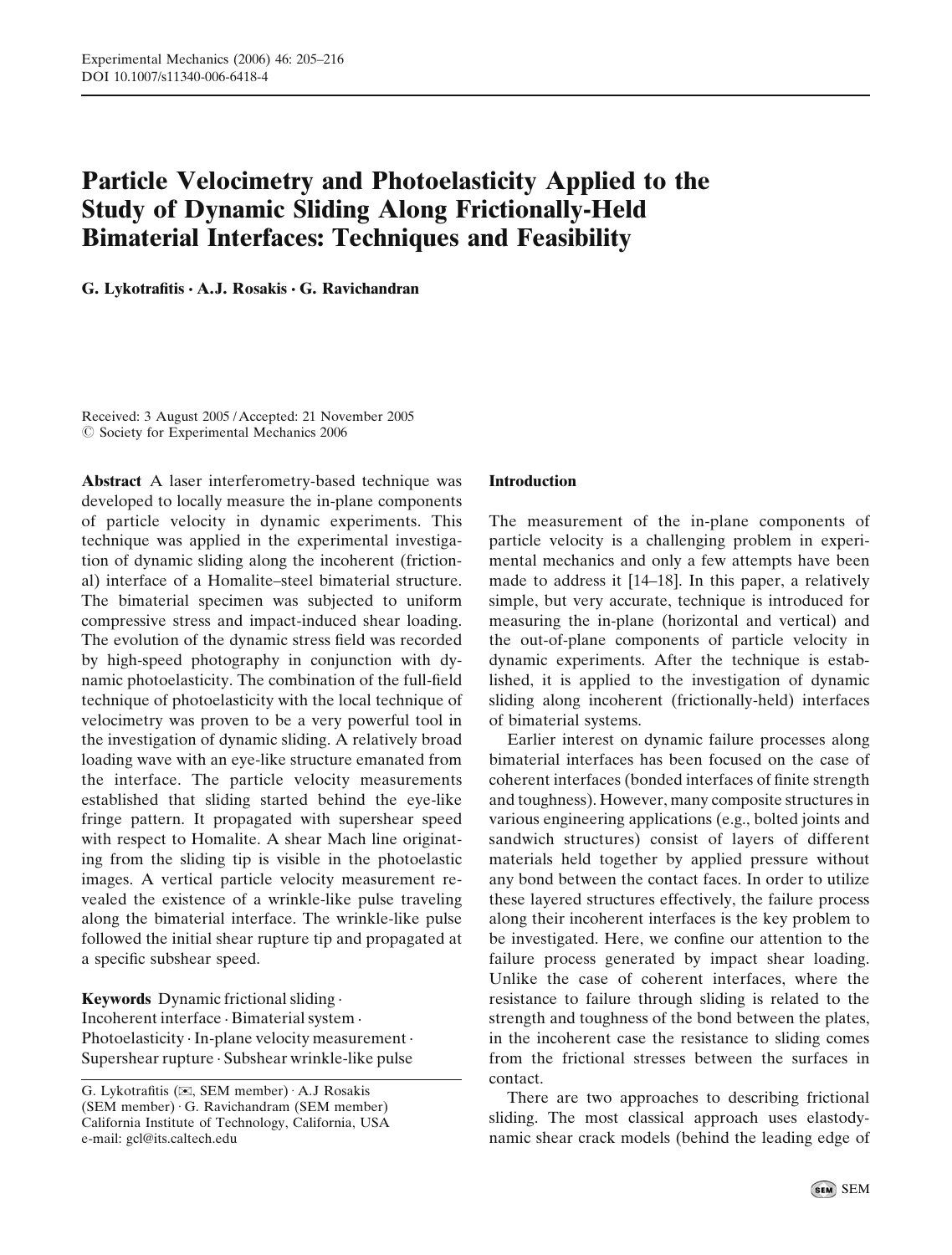sliding, the surfaces slide continuously and interact through contact and friction). More recently, models that describe sliding as 'self-healing' slip pulse have been introduced (behind the leading edge of the sliding, there is sliding for a finite length followed by surface locking).

Classic dynamic fracture theories [1, 2] of growing shear cracks have many similarities to the frictional sliding process. These theories treat the rupture front as a distinct point (sharp-tip crack). The crack-like rupture of coherent interfaces, separating similar and dissimilar solids subjected to dynamic shear loading, has been the subject of extensive experimental, numerical and analytical investigations in the past years and was summarized by Rosakis [3] in a recent review. Of relevance to the present study is the persistent occurrence of intersonic shear rupture along coherent bimaterial interfaces [4 – 9].

Theoretical and numerical investigations [10–12] have shown that incoherent interfaces of compressed bimaterial structures can sustain interface waves involving separation (wrinkle-like pulses). Particle displacement in a direction perpendicular to the interface is greater in the slower material than in the faster material; that may result in a local separation of the interface during sliding. Wrinkle-like pulses have also been observed experimentally in rubber sliding experiments [13]. We note that the wrinkle-like pulses propagate at a speed between the Rayleigh wave speed and the shear wave speed of the slower material and are different from the Schallamach waves which are very slow compared to the wave speeds of the involved materials.

In this paper, laser interferometry-based velocimetry is combined with dynamic photoelasticity to record frictional sliding events at incoherent interfaces of bimaterial systems in a microsecond time scale. Pairs of rectangular Homalite and steel plates are used. A uniform external compressive stress is applied to the bimaterial specimen via a hydraulic press. Asymmetric impact loading is imposed using a gas gun and a steel projectile. The fringe pattern evolution in conjunction with the sliding velocity history gives direct evidence of the sliding mode, the existence of a supersonic disturbance with respect to Homalite, the exact point of sliding initiation and the sliding propagation speed. Strong evidence of a wrinkle-like pulse traveling along the interface is also recorded. The results presented here show that under certain loading conditions the failure of bimaterial structures subjected to impact shear loading can take the form of a supershear crack-like sliding, followed by a local opening displacement in the form of a wrinkle-like pulse.

## Materials and Specimen Configuration

Experiments were performed to investigate the nature of dynamic frictional sliding along the incoherent interface of a high-contrast bimaterial system. The bimaterial specimen consisted of a Homalite-100 plate and a steel plate held together by a uniform compressive stress [see Fig.  $1(a)$ ]. Homalite-100 is a mildly ratesensitive brittle polyester resin that exhibits stressinduced birefringence with an optical coefficient  $F_{\sigma} =$  $22.6KN/m$ . At the strain rate developed during the experiments (on the order of  $10^3$   $s^{-1}$ ) and at room temperature, Homalite exhibits a purely linear elastic behavior. The longitudinal, shear and Rayleigh wave speeds in Homalite are  $C_1^H = 2583$  m/s,  $C_2^H = 1249$  m/s and  $C_R^H = 1155$  m/s respectively. Steel was chosen as the other half of the bimaterial system because it provides a strong material property mismatch across the interface, similar to mismatches encountered in composites. The dilatational, shear and Rayleigh wave speeds in steel are  $C_1^S = 5838$  m/s,  $C_2^S = 3227$  m/s and  $C_R^S$  = 2983 *m/s* respectively. The wave speeds for Homalite and steel were obtained by ultrasonic measurements using shear and pressure transducers operating at 5 MHz.

In the experiments, the configuration was approximated by plane stress conditions, since plate specimens



Fig. 1. (a) Geometry and loading configuration for a bimaterial specimen consisting of a Homalite and a steel plate. (b) Dynamic photoelasticity setup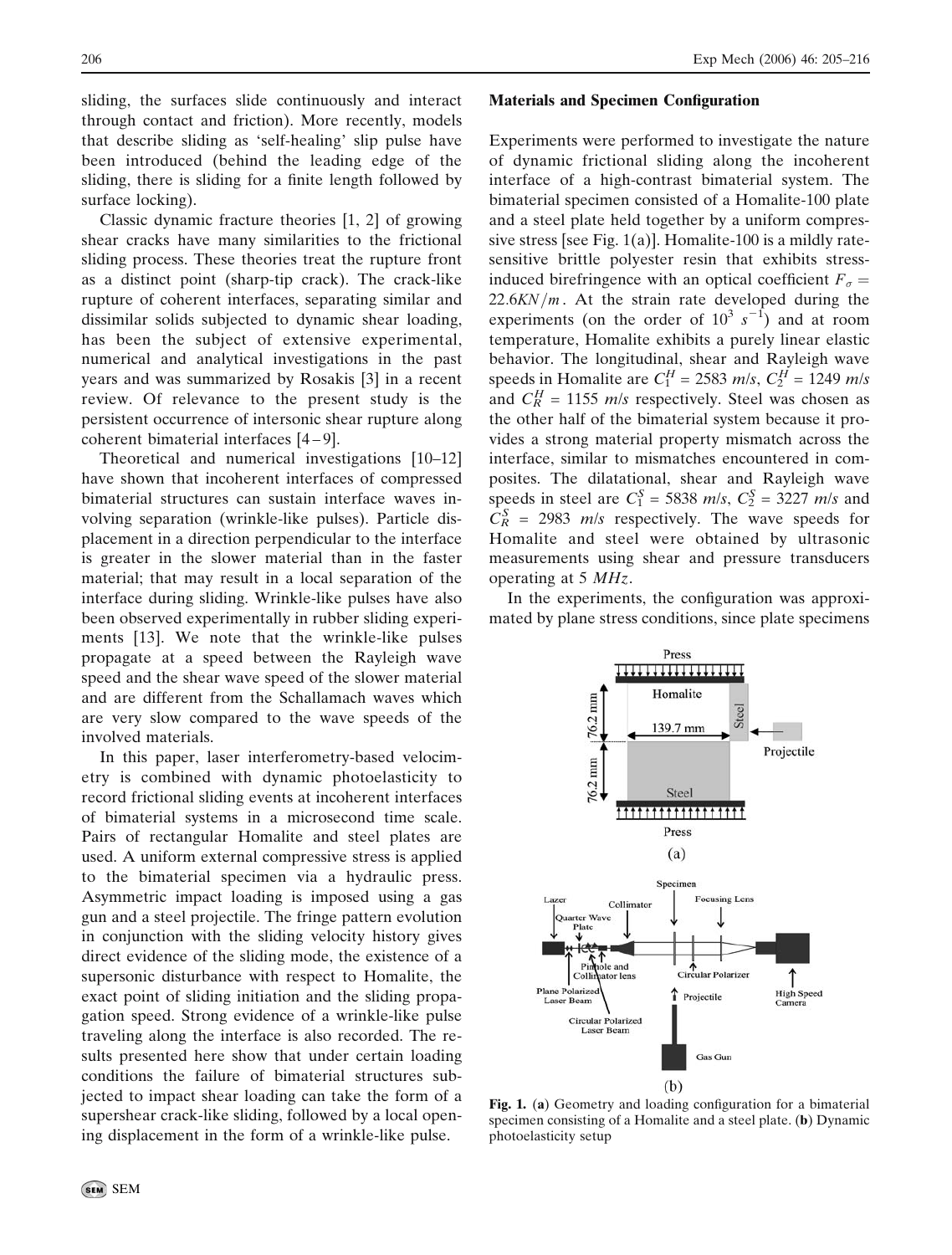76.2 mm high, 139.7 mm long and 9.525 mm thick were employed. The shear wave speeds are identical in 3-D and for the plane stress approximation. The same is true for the Rayleigh wave speed, since the contribution in the Rayleigh wave formation comes primarily from the shear wave. However, the plane stress longitudinal wave speeds of Homalite-100 and steel are  $C_{1\sigma}^H = 2187 \, m/s$ ,  $C_{1\sigma}^S = 5378 \, m/s$  respectively.

# Experimental Setup and Procedure

A combination of two experimental techniques was used in this investigation. Dynamic Photoelasticity, which gives the full field maximum shear stress distribution, was used in conjunction with a new technique based on laser interferometry. This technique provides a continuous local measurement of the horizontal and vertical components of the relative velocity of two adjacent points across the bimaterial interface. The initiation and evolution of sliding was explored through photoelasticity and velocimetry at a microsecond time scale.

The compressive stress was applied with a press calibrated using a load cell. The asymmetric impact loading was imposed via a cylindrical steel projectile with a diameter of 25 mm and a length of 51 mm, fired by a gas gun. A steel buffer 73 mm high, 25.4 mm long and 9.525 mm thick was attached to the impact side of the Homalite plate to prevent shattering and to induce a more or less planar loading wave.

# Dynamic Photoelasticity Setup

A typical experimental setup for dynamic photoelasticity experiments is shown in Fig. 1(b). The optical setup was arranged for a light field. Isochromatic fringes are contours of maximum in-plane shear stress  $\tau_{\text{max}}$  governed by the stress optical law

$$
2\tau_{\text{max}} = \sigma_1 - \sigma_2 = N F_{\sigma}/h
$$

where  $F_{\sigma}$  is the material's stress optical coefficient, h is the specimen thickness,  $\sigma_1$ ,  $\sigma_2$  are the principal stresses and  $N = n + 1/2$  (with  $n = 0, 1, 2,...$ ) is the isochromatic fringe order. A continuous laser was used as the light source in our experiments. The laser was set to operate on a single wave length of 540 nm (green light). It emitted an intense beam of 2 mm in diameter and 100:1 vertically polarized. The laser beam first passed through a quarter wave plate, which transformed it into a circular polarized beam. Then it passed through a 6  $\mu$ m pinhole and a collimator lens. Finally, the coherent monochromatic circular polarized light went through a collimator lens and expanded in a uniform laser beam of 130 mm diameter. The laser beam was transmitted through the specimen and an analyzer. The resulting photoelastic fringe pattern was recorded with a high-speed digital camera (Cordin model 220), which is able to record 16 distinct frames at framing rates up to 100 million frames per second. In this experimental work, most of the high-speed photography was performed at 250,000 to 1,000,000 frames per second. The field of view was wide enough to cover most of the specimen.

# Sliding Velocity Measurement Setup

The local sliding velocity was obtained as follows. A pair of fiber-optic velocimeters measured the horizontal particle velocities at two adjacent points across the interface. The horizontal relative velocity history was obtained by subtracting the velocity of the lower plate point from the velocity of the upper plate point. A schematic representation of the setup is shown in Fig.  $2(a)$ . The laser beams emitted from the velocimeter heads were focused on points  $M_1$  and  $M_2$  on the thin vertical surfaces of the reflective membranes, which were attached to the surfaces of the Homalite





Fig. 2. (a) Schematic illustration of the experimental configuration for the sliding velocity measurement. The area inside the dotted line is shown magnified. (b) Photograph of the actual setup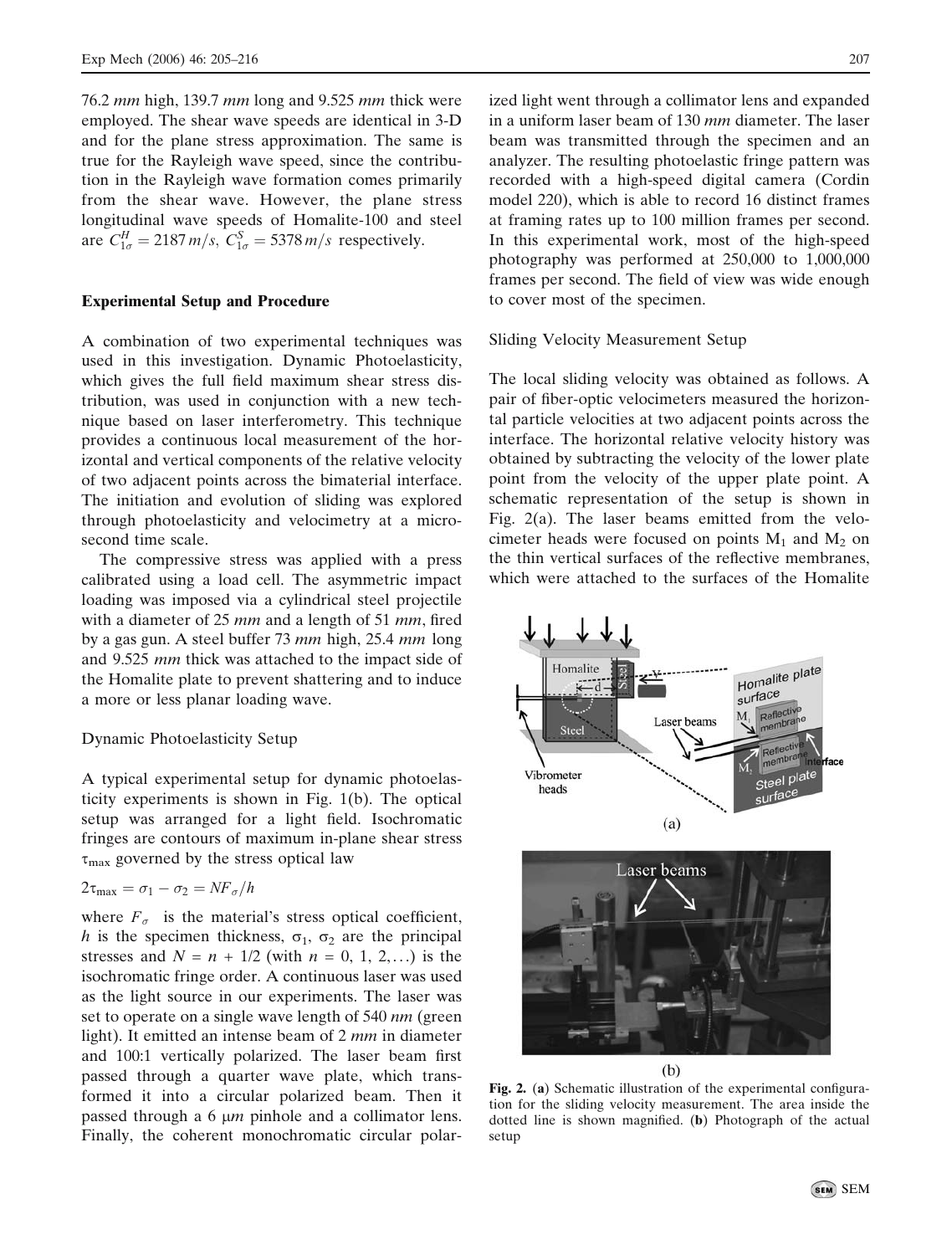(top) and steel (bottom) plates respectively. The distance of each point from the interface was less than  $250 \mu m$  before compression, and both points had the same horizontal distance from the impact side of the Homalite plates. A picture of the actual setup is presented in Fig. 2(b). The velocimeter and its use in measuring the in-plane components of a particle velocity are described in detail in the next section.

Simultaneous Measurement of the Horizontal and Vertical Components of the Velocity

We can also use the two velocimeters, to measure not only the horizontal component of the in-plane velocity, but the vertical component as well. For this, the laser beam is aimed perpendicular to the narrow horizontal surface of the reflective membrane. Preliminary experimental results showed that the velocities in steel plate are one order of magnitude slower than the velocities in Homalite plate. Taking advantage of this fact, we assumed that particle velocities in the steel were negligible and we carried out several tests using the two velocimeters we had at our disposal (velocimeters 1 and 2 in Fig. 3) to record both the horizontal and vertical in-plane particle velocities. These were subsequently interpreted as sliding and opening speeds respectively. A schematic of the setup used for the measurement is shown in Fig. 3.

# Particle Velocity Measurement Setup

As described previously, the slip velocity measurement involved a pair of independent fiber-optic velocimeters that continuously measured the horizontal particle velocities at two adjacent points across the interface.



Fig. 3. Schematic illustration of the experimental configuration for the simultaneous measurement of the components of the particle velocity. The area inside the dotted line is shown magnified

By subtracting the velocity of the point below the interface from that of the point above the interface, the horizontal relative velocity history was obtained. Since this is the first time the technique of the in-plane relative velocity measurement is presented, different issues that emerged during its development are addressed. We start by describing a relatively simple yet very accurate method to measure the in-plane and the out-of-plane components of the velocity at one point in the top plane. A point worth noting is that there have been only a few attempts to obtain in-plane particle velocities associated with classical fracture mechanics [14–18].

A velocimeter was used to measure the horizontal and vertical in-plane components of the particle velocity as well as the out-of-plane velocity component. The velocimeter is composed of a modified Mach-Zehnder heterodyne interferometer (Polytec, OFV-511) and a velocity decoder (Polytec, OFV-5000). The interferometer combines the reference beam, which undergoes modulation through a Bragg cell, with the reflected beam from the surface point where the particle velocity is measured. From the interference of these two beams, the decoder gives the component of the velocity along the direction of the laser beam. The decoder was set to a full range scale of  $\pm 10$  m/s with a maximum frequency of 1.5 MHz and a maximum acceleration of  $10<sup>7</sup>$  g. The beam spot size was approximately 70  $\mu$ m, whereas the error of the velocity measurements was 1%.

Figure 3 shows how the different components of the particle velocity were measured. A reflective membrane 360  $\mu$ m thick was attached to the surface. For the measurement of the out-of-plane component of the particle velocity, the velocimeter laser beam had to be perpendicular to the surface of the reflective membrane at the measurement position (beam 3 in Fig. 3 focused at W). For the measurement of the in-plane horizontal component of the velocity, the laser beam had to be horizontal, parallel to the specimen surface, and focused on the vertical lateral surface of the membrane (beam 1 in Fig. 3 focused at M). The vertical component of the velocity was measured by the vertical beam (beam 2 in Fig. 3 focused at N) which was perpendicular to the horizontal lateral surface of the membrane. The reflective membrane consisted of small glass spheres (approximately 50  $\mu$ m in diameter) that were glued with an elastic epoxy to the plate surface. Each sphere acts as a small 'cat'seye', scattering light back along the path of the incident beam. As the laser beam usually hits several glass beads at one time, each of the beams can interfere with each other and produce a speckle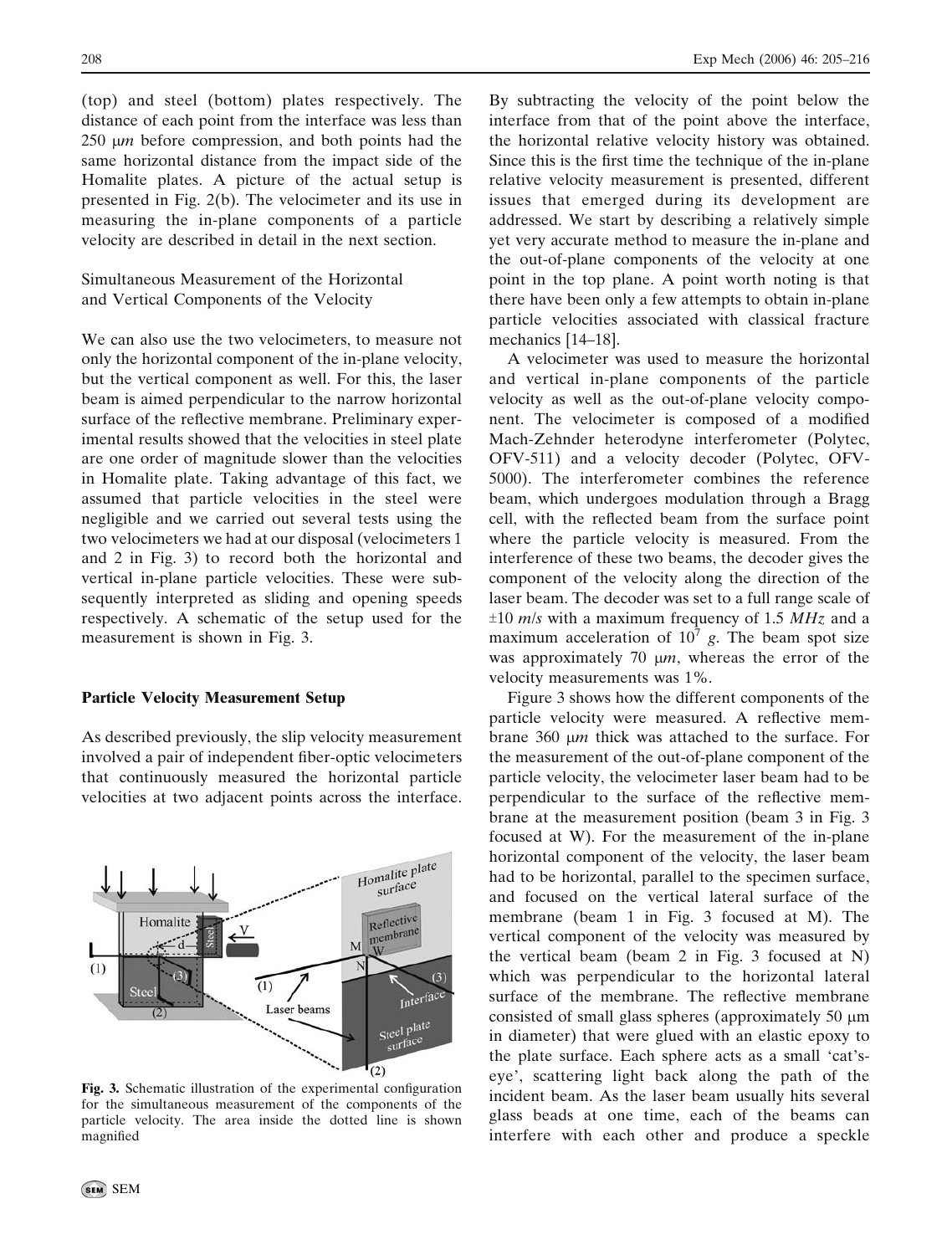pattern. If the focused spot is very small, as it was in the presenting experiments, the number of scattering centers is small and the angular dependence of the path length differences in a given direction is also small. This leads to a large solid angle over which the interference condition is reasonably constant and the speckle noise is small. In the experiments, the deviation of the laser beams from the normal direction to the corresponding membrane surface was approximately  $2^{\circ}$  to  $3^{\circ}$ , and an excellent quality signal was received from the velocimeter. This amount of deviation angle did not affect the results, as we demonstrate below.

#### Reliability of the Proposed Technique

As previously mentioned, two independent velocimeters were employed in the experiments. We first verified that both instruments were calibrated. To this end, we simultaneously measured the out of plane component of the velocity of the same point by the two velocimeters. Both instruments gave exactly the same result.

Another issue to be clarified is the following. The velocimeter measures the component of the velocity of a point at the thin lateral surface of the reflective membrane along the direction of the laser beam. In order to prove that the velocity of the point on the



Fig. 4. (a) Schematic illustration of the experimental setup for the out-of-plane (A) and in-plane (B) horizontal particle velocity measurement. (b) Histories of the out-of-plane and inplane horizontal particle velocities

membrane and the velocity of the corresponding point on the plate were the same, the following comparison was performed. Two reflective membranes were attached to the edge of the Homalite plate, on the side opposite the impact position [see Fig.  $4(a)$ ]. One was attached to the narrow surface  $S_1$ , which was perpendicular to the direction of the impact, and the second membrane was attached to the lateral surface  $S_2$ , which was parallel to the direction of impact. The horizontal particle velocities were measured at points A and B. The distance between these two points was approximately 2 mm. The laser beam that was focused at A was vertical to the large membrane surface, and the out-of-plane velocity with respect to plane  $S_1$  was measured. This is the most favorable arrangement for the instrument, since it has been designed to measure the out-of-plane velocities. We note that the above measurement gives the velocity of a point on the plate. The laser beam focused on B was vertical to the narrow surface of the membrane, and it measured the horizontal in-plane component of the velocity at point B of the membrane. Since point A was very close to point B, we can argue that their velocities should also be very similar. The confining pressure was 10 MPa and the impact speed 11 m/s. In Fig. 4(b), the velocity histories of both points A and B are shown. In this case the distance from the measurement points to the interface was  $d = 5$  mm, and both instruments gave almost identical results. The wave front arrived at the measurement points simultaneously at around  $100 \mu s$ . The particle velocity increased until it reached a maximum value of approximately 7 *m/s*, and then it decelerated. Since the devices gave very similar results, we can safely argue that the point on the membrane had the same speed as the most adjacent point on the plate's surface. Thus, we conclude that the procedure we followed for the measurement of the in-plane component of the velocity was accurate.

The final subject for investigation is the following. In order to measure the horizontal component of the particle velocity at a point on the surface, the laser beam had to be horizontal and parallel to the plate surface. The maximum difference between the height of the velocimeters' heads and the height of the point of reflection was less than 2.5 mm. It is also noted that the velocimeters' heads were at a distance of about 300 mm from the side of the reflective membrane. A difference in height of 2.5 mm results in a deviation angle from the horizontal direction of less than  $0.5^{\circ}$ . This small deviation did not affect our measurements, since the error from the projection of the velocity on the laser beam is two orders of magnitude less than the intrinsic error of the velocimeter, which is 1%.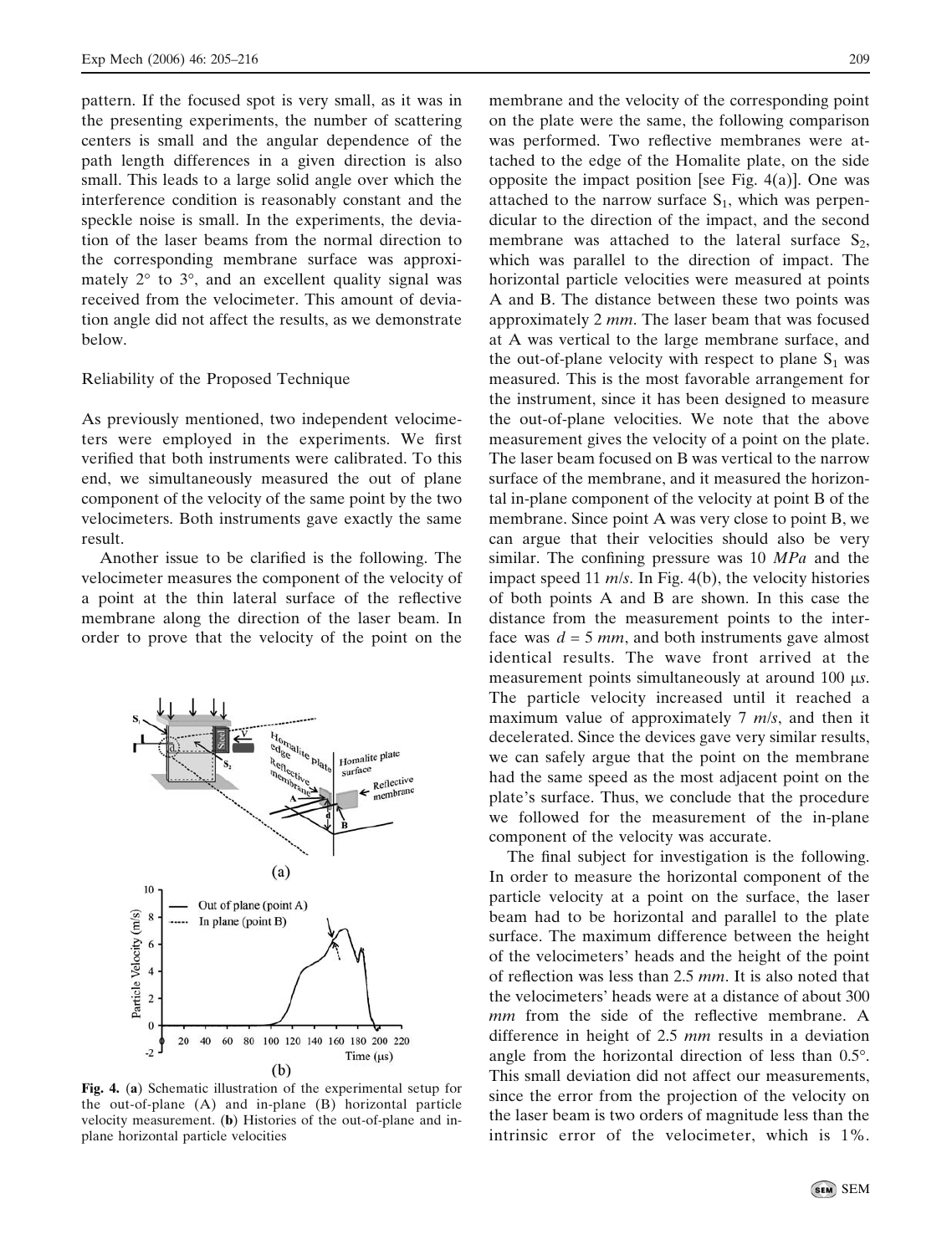Although the deviation from the horizontal direction was very small, we were sometimes forced to move the velocimeter head a small distance out of the vertical plane of the specimen in order to have a good quality signal. The maximum angle was  $2.5^{\circ}$ , and in order to be sure that this lateral deviation did not affect the results, the following experiment was performed. A uniform compressive stress 10  $MPa$  was applied on a bimaterial (Homalite-steel) specimen. A reflective membrane was attached to the surface of the Homalite plate. Two independent velocimeters were pointed at essentially the same point A on the reflective membrane, but in different angles with respect to the vertical plane [see Fig. 5(a)]. Point A was at a distance of 70 mm from the impact side of the Homalite plate and 25 mm from the interface. One laser beam formed an angle of approximately  $1^{\circ}$  with the vertical plane, and the other laser beam formed an angle of approx-



Fig. 5. (a) Schematic illustration of the experimental setup for the horizontal particle velocity measurement for angles of  $1^{\circ}$  and  $5^{\circ}$  between the laser beam and the vertical Homalite plane. (b) Histories of the horizontal particle velocity for angles of  $1^{\circ}$  and 5° between the laser beam and the vertical Homalite plane. The point A was at a distance  $d = 70$  mm from the impact side of the Homalite plate

imately 5°. The distance of the velocimeter head from the measurement point was approximately 300 mm. A projectile hit the buffer at a speed of 9.5 m/s. The diagram in Fig. 5(b) illustrates the variation of the component of the horizontal particle velocity at A along the directions of the laser beams of the two different velocimeters. Both measurements were almost identical, and we conclude that even a  $5^{\circ}$ deviation angle from the vertical plane did not affect the result. It is noted that  $5^\circ$  is a very large deviation angle since it corresponds to a 25 mm translation of the velocimeter head out of the plane of the Homalite plate, and it never happened during the frictional sliding experiments. After the above tests, we concluded that the experimental error, due to small misalignments of the laser beam, was smaller than the inherent velocimeter error of 1%.

The results of the above investigation demonstrate that the measurement technique can be used with confidence to record, in real time, the in-plane components of the particle velocity on the surface of a plate.

## Experimental Results

Initiation and Evolution of Dynamic Frictional Sliding

In the present experiments, dynamic photoelasticity (in conjunction with high-speed photography) was combined with velocimetry to investigate the initiation and evolution of frictional sliding along the incoherent interface of a bimaterial consisting of Homalite and steel. The specimen was subjected to a uniform compressive load of 10 MPa and impacted on the Homalite side at a speed of 16.5 m/s.The sequence of photoelastic images in Fig. 6 is studied in combination with the horizontal velocities measurements presented in Fig. 7. The images in Fig. 6 show the isochromatic fringe pattern in the Homalite plate at selected times. A pair of fiber-optic velocimeters recorded the history of the horizontal in-plane velocities of two adjacent points,  $M_1$  and  $M_2$  in the Homalite (top) and steel (bottom) plate respectively (see Fig. 2). Both points were at the same horizontal distance of 110 mm from the impact side of the Homalite plate and at less than 250  $\mu$ m from the interface. Figure 7 shows the histories of the horizontal in-plane velocities of both points, as well as the history of the relative horizontal velocity. The insert in Fig. 7(a) shows the history of the relative displacement.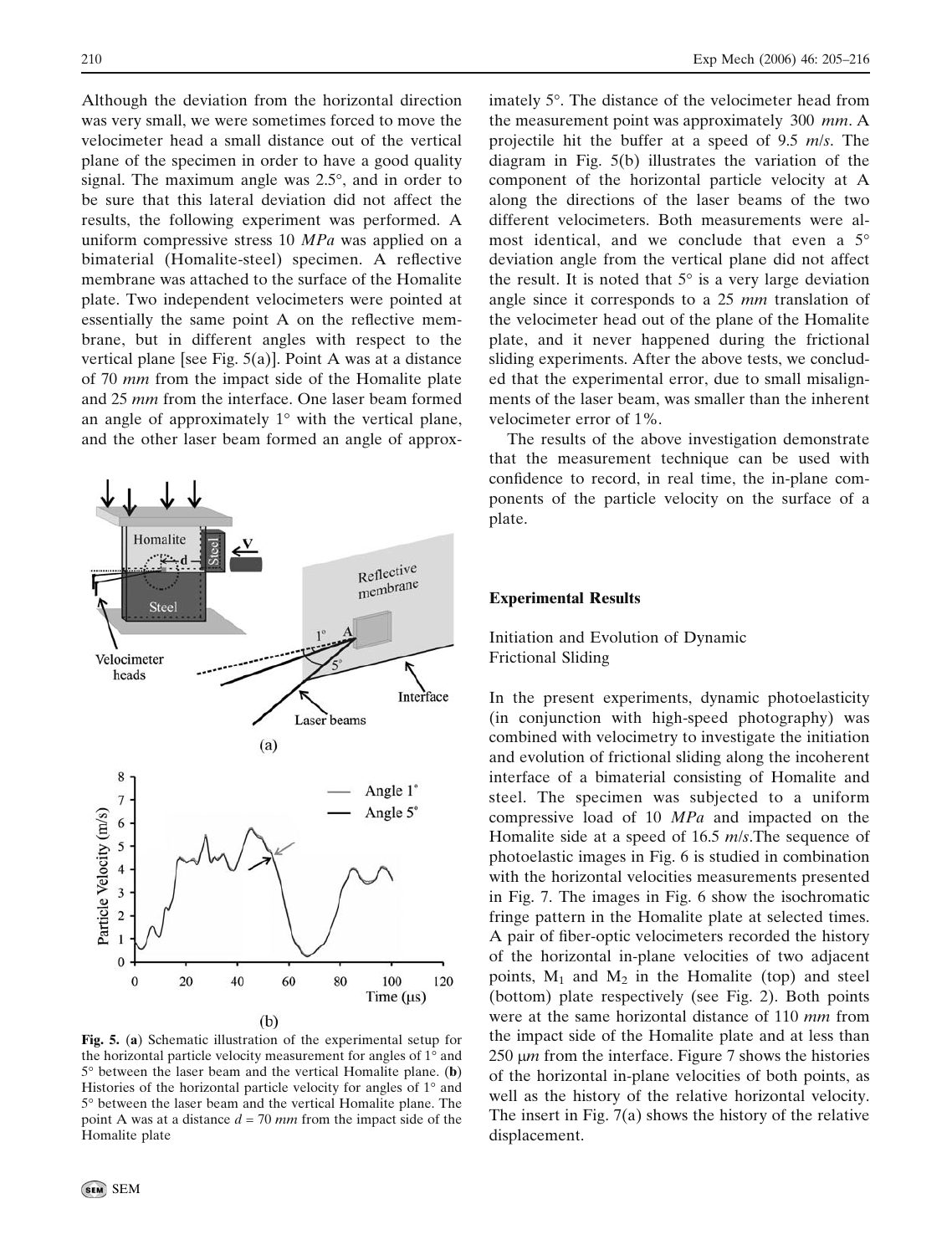

Fig. 6. A sequence of isochromatic fringe patterns showing an intersonic frictional sliding, the corresponding shear Mach line (B) and a shear head wave (A).  $M_1$  and  $M_2$  are the positions of the velocity measurements

The images in Fig.  $6(a)$ – $(e)$  have a similar structure, and this signifies that sliding had reached a more or less steady state. At 110  $\mu s$  [see Fig. 6(f)], reflected waves from the free left side of the plate had entered the picture and the sliding process became transient, resulting in a distorted photoelastic fringe pattern. As can be seen in Fig. 6(a), the compressive stress wave (P-wave) in the Homalite plate arrives from the right, in front of a relatively broad fringe structure (shown just behind point F), which has a rib-eye structure and emanates from the interface. Since this structure was missing in similar experiments, without external pressure, we conjecture that it was caused by the interference of the impact wave with the preexisting static pressure.

A head wave emanates from point A on the interface and crosses the eye-like fringe structure. Point A is ahead of the P-wave front in the Homalite plate. This shows that a disturbance was traveling along the interface at a speed higher than the P-wave in Homalite. The propagation speed  $V$  of the disturbance A was obtained by two different methods and found to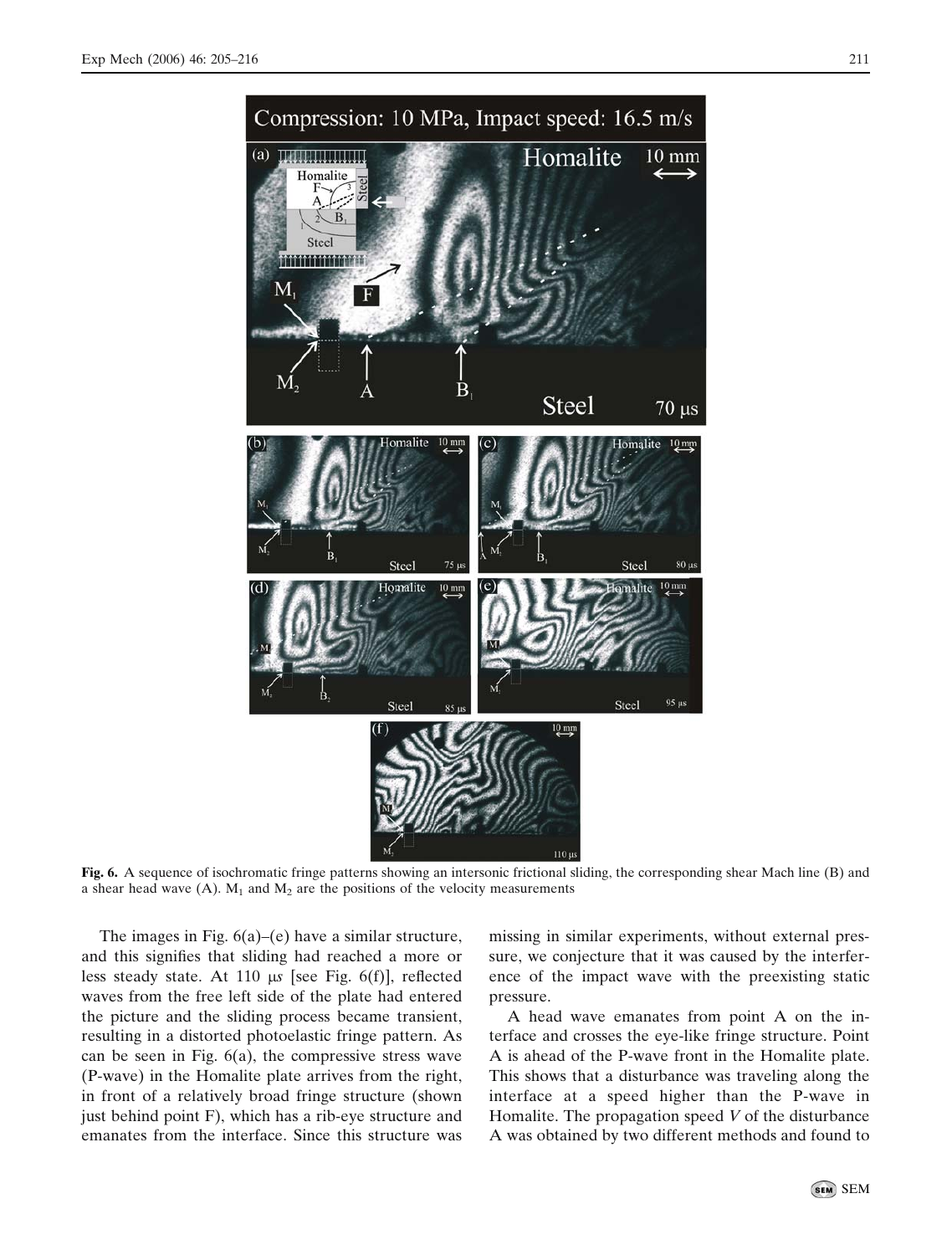

Fig. 7. (a) Histories of the horizontal in-plane velocities and of the relative velocity, measured at two adjacent points across the interface at 110 mm from the impact side of the Homalite plate. The sliding initiated at B. The insert shows the history of the relative displacement (b) Detail of the velocity history diagram, showing the arrival of the P-wave front in the steel plate (P), the arrival of the shear wave front in the steel plate (A) and the sliding initiation (B)

be constant. First, we followed the positions of point A in different frames (Fig. 8). The variation is very well approximated as linear and thus we can conclude that the propagation speed was constant. A linear interpolation gave a traveling speed of 2923  $m/s = 2.13C_1^H$  =  $0.9C_2^S = 0.98C_2^R$ , where  $C_1^H$  is the P-wave speed of Homalite,  $C_2^S$  is the shear wave speed of steel and  $C_R^S$  is the Raleigh wave speed of steel. Then by measuring the Mach angle  $\theta$  in each frame and using the relation  $V = C_2^H / \sin \theta$ , the propagation speed V was obtained. The average value was 2830  $m/s = 1.10C_1^H$  =  $0.88C_2^S = 0.95C_R^S$ . Both methods are found to be in agreement to within 3.2%. The disturbance traveled at a speed approximately 5% lower than the Rayleigh wave speed of steel and 10% lower than the shear wave speed of steel. This result was consistently repeatable. We note that this disturbance is not a generalized Rayleigh wave, since such wave does not exist for bimaterial systems with large contrast in material properties [19–21], such as we have in this case. The photoelastic images do not provide conclusive evidence regarding the exact nature of the disturbance at point A.

The effect of the above disturbance on the process of sliding was deciphered by using the recorded velocity data presented in Fig. 7(b), which shows an expanded view of the history of the velocity of points  $M_1$  and  $M_2$  at the initiation of sliding,. Point  $M_2$ , which was on the surface of the steel plate, started moving first at approximately  $57.5 \mu s$  under the influence of the compressive stress wave propagating in the steel plate. Point  $M_1$  on the Homalite plate started moving at 59  $\mu$ s. During the following 14  $\mu$ s, M<sub>1</sub> and M<sub>2</sub> were moving at the same speed until approximately  $72 \mu s$ . At this time, the point in the steel plate  $(M_2)$ decelerated and its velocity became negative. The velocity of the point on the Homalite plate  $(M_1)$ followed the same trend after approximately  $1.5 \mu s$ . Up to this time, there was no sliding, since both points traveled together under the influence of the P-wave in the steel plate, and the relative velocity oscillated around zero. Then, at about  $74 \mu s$  and  $76 \mu s$  respectively the velocities of  $M_1$  and  $M_2$  started increasing again. However, in this case, the velocity of the point on the Homalite surface increased faster than the velocity of the point on the steel plate. The corresponding photoelastic frame taken at 75  $\mu s$  [Fig. 6(b)] shows that a Mach line emanated from the interface, at a short distance in front of the reflective point, and ahead of the P-wave front in the Homalite plate. A very simple calculation shows that a disturbance traveling at a speed of  $0.95C_R^S = 1.1C_1^H$  is expected to be at the reflective point at about  $74 \mu s$ . This confirms that the disturbance caused the increase of the particle velocities. The disturbance was supersonic with respect to Homalite, and therefore, it was ahead



Fig. 8. Histories of the positions of the disturbance A and of the sliding tip B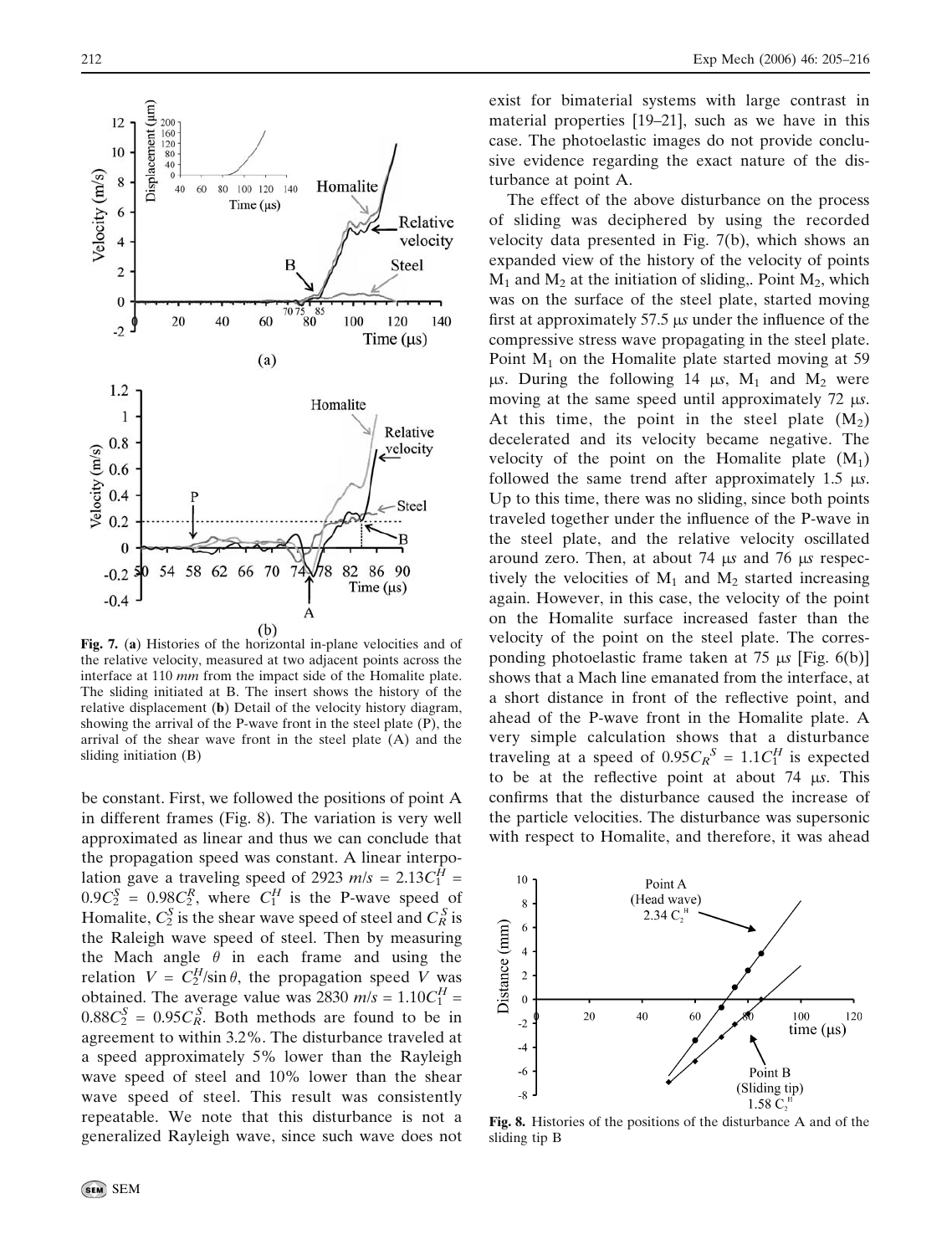of the P-wave front traveling in the Homalite plate. In addition, a Mach cone was formed with a tip at the disturbance. The initial impact of the projectile on the steel buffer created a compression P-wave, transmitted into the Homalite plate. Because of friction, some of the energy also transmitted into the steel plate. The Pwave traveled faster in the steel plate than in the Homalite plate, and thus, a precursor effect emerged. Nevertheless, photoelasticity is not very sensitive to compression, and because of this we could not see a possible Mach cone associated with the interface disturbance traveling at the steel P-wave speed. The disturbance, however, caused the photoelastic fringe pattern to warp enough for it to be captured by the high speed camera. The insert in Fig. 6(a) schematically illustrates the loading configuration, the resulting wave fronts, the shear head wave and the supershear sliding tip with the resulting Mach cone. Curves 1, 2 and 3 correspond to the P-wave front in the steel plate, shear wave front in the steel plate and the P-wave front in the Homalite plate. Point A represents the disturbance, just behind the shear wave front in the steel plate, and point B represents the sliding tip.

In Fig. 6(c), the tip of the first Mach line has passed the position of velocity measurement, whereas the eyelike structure has just arrived there. The velocimeter recording shows that at approximately  $76 \mu s$  the relative horizontal velocity between  $M_1$  and  $M_2$  has increased, but not very sharply. We also note that the numerically calculated relative horizontal displacement between the points  $M_1$  and  $M_2$  was less than 1  $\mu$ m until 84  $\mu$ s. This indicates that until 84  $\mu$ s there was no sliding, but only shear elastic deformation of the material close to the interface (material between  $M_1$  and  $M_2$ . Thus, the disturbance and the eye-like fringe structure did not create slip.

However, at approximately  $84 \mu s$ , a drastic change occurred in the relative velocity and in the relative displacement [see Fig.  $7(a)$ ]. The velocity of the measurement point in the Homalite plate increased rapidly, whereas the velocity of the point in the steel plate remained almost constant. This resulted in a very steep rise in the relative velocity and in a very abrupt change in the slope of the relative displacement vs. time diagram. We conclude that the sliding, at the position of measurement, started at around  $84 \mu s$ . The corresponding photoelastic frame [see Fig. 6(d)] captured at  $85 \mu s$  is extremely revealing, in which a fringe concentration point [point B of Fig. 6(a) and (b)] coincided with the measurement position. It is the sliding tip, and because it propagated with a supershear speed, a Mach line emanated from this position. Indeed, following the positions of the tip in different frames (see Fig. 8) and using a linear interpolation, we obtained the tip propagation velocity which was 1970  $m/s = 1.58C_2^H$ , higher than the shear wave speed of Homalite.

The velocimeter measurement [Fig.  $7(a)$ ] shows that the speed increased sharply from  $84 \mu s$  to approximately  $98 \mu s$ , and then it remained almost constant until 110  $\mu s$ , where a second acceleration event happened. The time instance of  $98 \mu s$  (when the acceleration ceased) corresponded to a fringe concentration point C [see Fig.  $6(d)$ ]. After point C, the fringes were parallel to the interface, which means that a constant maximum shear stress field was formed. In Fig.  $6(f)$ , captured at 110  $\mu s$ , the area of the photoelastic pattern with inclined fringes arrived at the measurement position, and this coincided with the initiation of the secondary acceleration caused by the arrival of the reflected waves from the free side of the Homalite plate. From the relative velocity history diagram, we conclude that sliding was continuous during the recording time. This means that sliding occurred in a crack-like mode.

The above exhaustive study of the experimental results clearly shows the power of the proposed point velocity measurement in combination with the full field technique of photoelasticity. We were able to completely identify the different fringe formations in the photoelastic images and explicitly connect them to the changes in sliding velocity. We finally note that, after the initiation of sliding, the in-plane horizontal particle velocity in the steel plate was one order of magnitude lower than the velocity in the Homalite plate. This is true not only for the experiment analyzed above, but for all of the performed experiments using Homalite - steel bimaterial specimens.

The findings of this experiment are similar to results obtained by experiments on crack growth in bimaterials [22–24]. We note that the first observations of intersonically traveling cracks were made in connection with crack propagation along the interface of bimaterial systems [4–9]. The main difference between the experimental setups involved in crack growth experiments and the setup we used for the sliding is as follows: in the case of crack propagation, the Homalite and steel plates were bonded together and a notch was machined along the bond line at one edge. Thus, the resistance to rupture was generated mainly from the bond. In our case, the resistance to sliding was due to the frictional stress between the surfaces of the two plates. We also note that the frictional resistance was not uniform along the interface and not constant with time, since the dynamic compression and the sliding velocity were changing with position and time.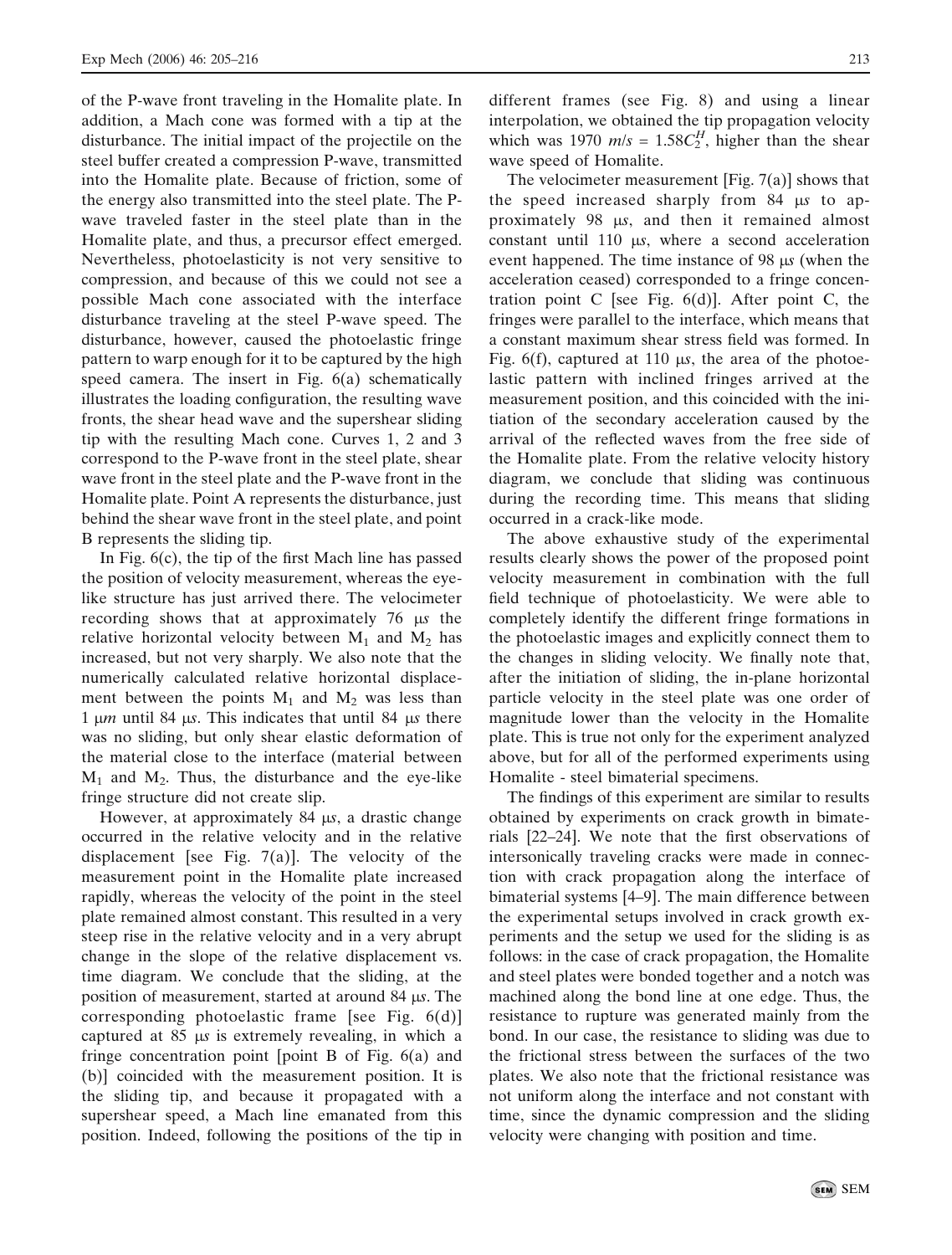# Observation of Wrinkle-Like Pulses

Our goal in this section is to detect possible wrinklelike pulses propagating along the interface. Preliminary results showed that, as the confining stress decreased and the impact speed increased, a characteristic fringe structure emanated from the interface, behind the sliding tip. The propagation speed of this fringe structure was always between the Rayleigh wave speed and the shear wave speed of Homalite, within an experimental error. The above speed limits are consistent with the theoretically predicted speed limits of the wrinkle-like pulses [10]. Velocimetry was used to obtain the vertical displacement caused by the wrinkle-like pulse related to the mentioned fringe structure and thus to infer any separation of the surfaces in contact occurred during the sliding event. In the experimental result presented in the previous section, the particle velocities in the steel plate were one order of magnitude less than the velocities in Homalite plate. Taking advantage of this fact, we used two velocimeters to record both the horizontal and vertical in-plane components of the velocity at a point on the Homalite plate, very close to the interface (velocimeters 1 and 2 in Fig. 3). We then interpreted our measurements as "sliding" and "opening" speeds by assuming that the steel plate is effectively rigid compared to the Homalite plate.

Figure 9 shows a sequence of six isochromatic fringe patterns depicting the evolution of maximum shear stress contours in the Homalite plate. The confining external stress applied to the bimaterial specimen was 5 MPa and the speed of the projectile at impact was 22  $m/s$ . Figure 10(a) shows the histories of the horizontal and vertical in-plane components of the velocity at points M and N respectively on the Homalite plate. These points were at a distance of 70 mm from the impact side of the Homalite plate and at a distance of less than  $250 \mu m$  from the interface (see Fig. 9). The vertical displacement at point N was obtained by integrating the vertical velocity with time. At 40  $\mu$ s, the arrival of the P-wave front and the eye-like fringe structure at point M was captured by the high-speed camera [see Fig. 9(a)]. This was fortuitous because we could now combine visual evidence from the photoelastic picture with the recording of the velocimeters. Figure 10(a) shows that at 40  $\mu$ s the horizontal velocity increased, whereas the vertical velocity became negative, showing that point N moved downward, toward the velocimeter head. The interpretation is clear. Point



Fig. 9. A sequence of isochromatic fringe patterns showing intersonic frictional sliding, the corresponding shear Mach line (B) and the wrinkle-like pulse (C). The horizontal and vertical in-plane components of the velocity were measured at points M and N respectively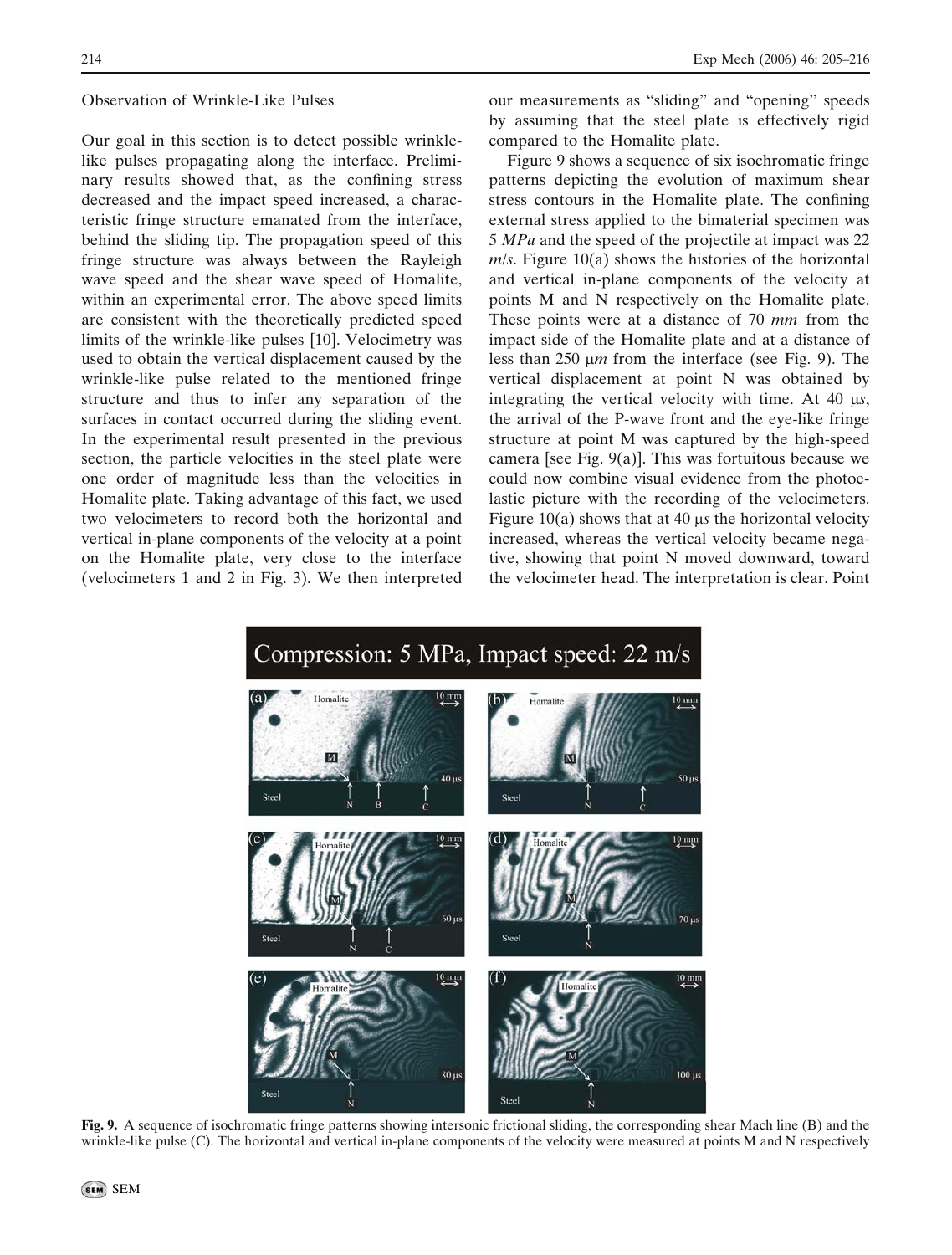

Fig. 10. (a) Histories of the horizontal and the vertical components of the in-plane particle velocity measured on the Homalite plate, 70 mm from its impact side. The sliding initiated at B. (b) History of the vertical displacement

M moved to the left under the influence of the horizontal compressive stress generated by the impact. Because of the Poisson effect, the horizontal compressive stress induced a dynamic (inertial) vertical compressive stress that forced point N to move downward. Using the experience accumulated from the first experiment, we estimated that sliding started at approximately 46  $\mu s$ , when the relative velocity increased rapidly. From 40  $\mu$ s to 46  $\mu$ s, elastic shearing occurred, whereas sliding initiated when the tip of the Mach line [point B in Fig. 9(a)] crossed the velocity measurement position M. At 50  $\mu$ s, the sliding tip B was on the left of the measurement position Fig. 9(b), signifying that the sliding had already started. Point B was traveling at a supershear speed of 1932  $m/s =$ 1.55 $C_2^H$ . Figure 10(a) shows that at around 60  $\mu$ s the horizontal velocity reached its maximum value and the sliding continued for the rest of the recording time with no large variations in the sliding tip speed.

It is interesting to follow the evolution of the vertical velocity in Fig. 10(a), and especially the evolution of the vertical displacement depicted in Fig. 10(b). At the start, the specimen was subjected to a uniform external

compression of 5 MPa. A very simple 1D calculation showed that the vertical displacement of point N from the initial uncompressed position was less than 1  $\mu$ m. The impact wave created a dynamic (inertial) compression which added to the static compression and the displacement became more negative. However, after  $55 \mu s$ , the vertical velocity became positive, which means that point N was moving upward, approaching the initial uncompressed position. At approximately  $65 \mu s$ , the displacement became positive, signifying the initiation of the detachment of the Homalite plate from the steel plate. At approximately  $95 \mu s$ , the opening closed and sliding continued again under compression. Looking at the photoelastic images in Fig. 9, we see that at  $65 \mu s$  a fringe structure (shown by arrow C) approached the measurement position. At  $70 \mu s$  this structure arrived at N, where an interface opening started. At 100  $\mu s$  [see Fig. 9(f)], when the opening was closed, the fringe structure had departed from N. The propagation speed of this fringe pattern was  $1260$  m/s =  $1.0C_2^H$ . The data show that the above fringe structure represents a wrinkle-like pulse traveling along the interface. The obtained speed is also consistent with theoretical results, which show that the propagation speed of a wrinkle-like pulse is between the Rayleigh wave and the shear wave of the Homalite [10]. The wrinkle-like pulse has been predicted theoretically and numerically [10–12]. However, this is the first observation of a wrinkle-like pulse at high strain rate experiments on elastic bimaterials. Optical evidence of wrinkle-like pulses traveling along interfaces of similar-material plates have been shown by the same investigators [25]. Anooshehpoor and Brune [13] have found similar wrinkle-like pulses in sliding experiments involving very slow wave speed materials such as foam rubber. The above-mentioned fringe structure appeared in all experiments conducted at high impact speeds and low compressive loads, and was always connected to a local opening. We mention that the wrinkle-like pulse was not present in the first experiment, because the impact speed was not high enough to trigger detachment. Finally, we note that the whole area from point B to point C in Fig. 9(a) was under frictional sliding and compression.

# Concluding Remarks

A new technique has been developed to record the evolution of the in-plane components of the particle velocity in real time. The combination of velocimetry with the full-field technique of dynamic photoelasticity was shown to be a very powerful tool in the